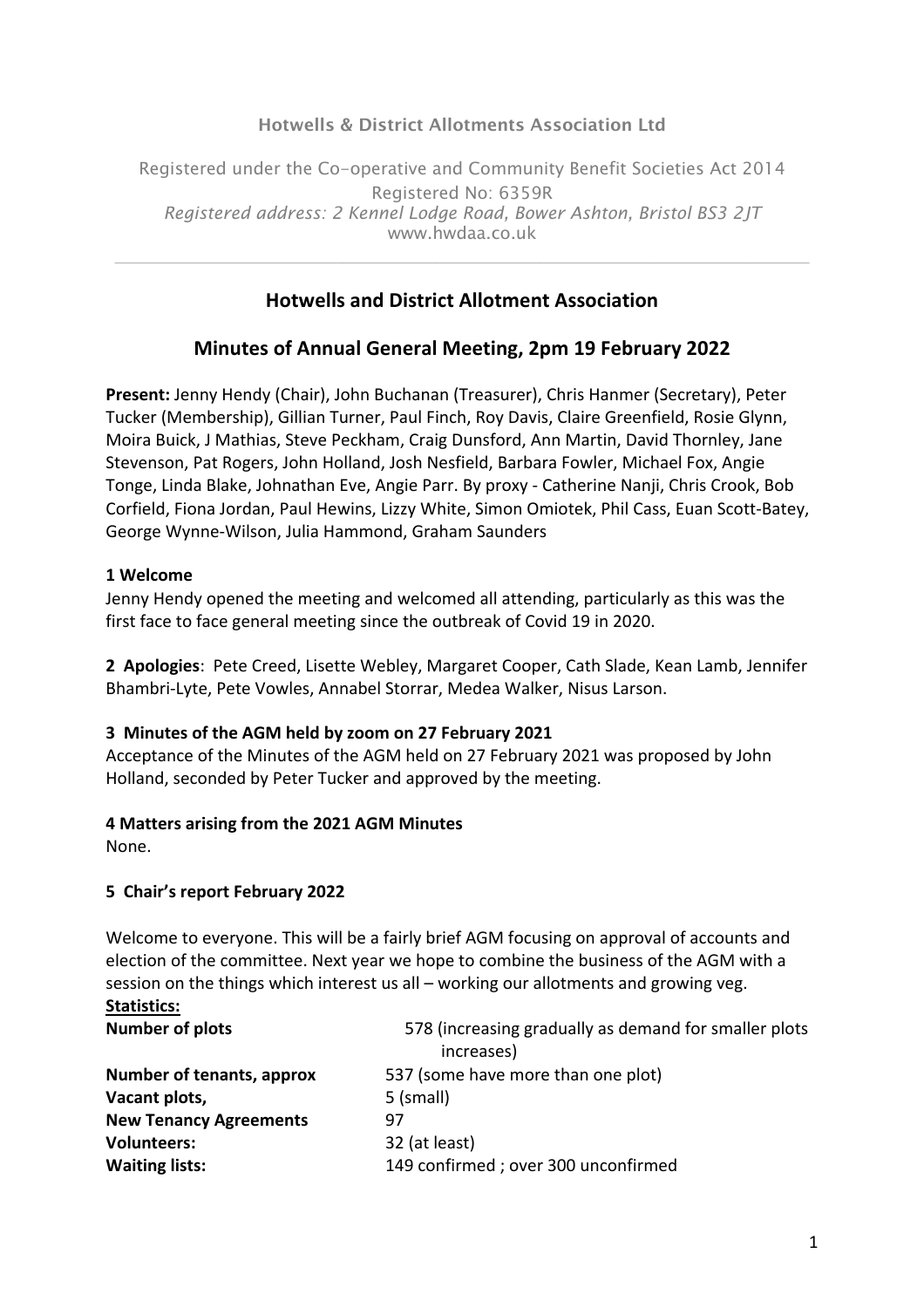#### **Volunteers:**

This is what keeps the Allotment Association going and is the most important section of this report.

**Site Reps**: manage sites, maintain shared areas, support tenants, prepare plots for reletting, meet potential new tenants, help set up new Tenancy Agreements , mow, chop, mend, and much more. Each site is different and each site rep does it differently.

| Alderman Moore's    | <b>Phil Cass</b>     |
|---------------------|----------------------|
| <b>Meadows</b>      | <b>Chris Crook</b>   |
| Kennel Lodge 1      | Paul Finch           |
| Kennel Lodge 2      | <b>Terry Hoskins</b> |
| <b>Bower Ashton</b> | <b>Roy Davis</b>     |
| <b>White City</b>   | John Lansdall        |

**Assistant site reps** are also crucial to most sites: Bob Corfield, Pete Vowles, Kean Lamb, Josh Nesfield

**Committee:** consists of the Site Reps plus **John Buchanan**, Treasurer, **Chris Hanmer ,** Secretary and **Peter Tucker** Membership Secretary . Discussion ranges around compost toilets, water consumption, plot inspections, boundary walls, hedges, fences etc. We meet about 10 times a year, in the shop, whatever the temperature.

**Volunteers leaving and joining:** a key part of this year's work has been replacing volunteers who seemed irreplaceable.

Many of you know **Bob Corfield** who has been a tenant for many years, a committee member for 17 years and is retiring. During his 17 years he has been treasurer, vice chair, newsletter editor, KL1 site rep, IT guru, Website manager. He has taken us from handwritten, paperbased systems into the 20C / 21C with electronic systems and records. New volunteers bring new skills and ideas and we are extremely fortunate to have a new Newsletter editor, **Gillian Turner,** and a new Website Manager **Claire Greenfield**. Feedback from tenants has been very appreciative of the new look Newsletter and we will soon see the new Website. Bob isn't here but he won't get away without being embarrassingly thanked.

#### **Shop and compost**

Still a stop / start year for the shop, as we've worked out when and how we can open while reducing COVID risks,

Two key volunteers (Angie and Lesley) left after years of developing the shop into the service we now know. Rik Goldsmith has taken over recruiting, training and organising the shop volunteers who keep it running. **Anneke van Eijkern** has taken over ordering and managing the seeds, **Julia Hammond** has taken over ordering, bagging and selling potatoes and **Rosie Cruickshank** has taken over onions, shallots and garlic.

The shop now has two volunteers per session which is more companionable, allows time for bagging, weighing etc when it's quiet and quicker service when it's busy.

Compost from green waste (black gold to some of our tenants) is now available on four of our six sites and will shortly be available on a fifth. It contributes to our intentions to reduce our use of plastic and eliminate the sale of peat. It also reduces the use of animal products which is increasingly important to some tenants, while conditioning and feeding the soil. Delivery is organised by **Pete Creed,** often to be seen guiding an enormous tractor through narrow gates. As demand increases so does his work.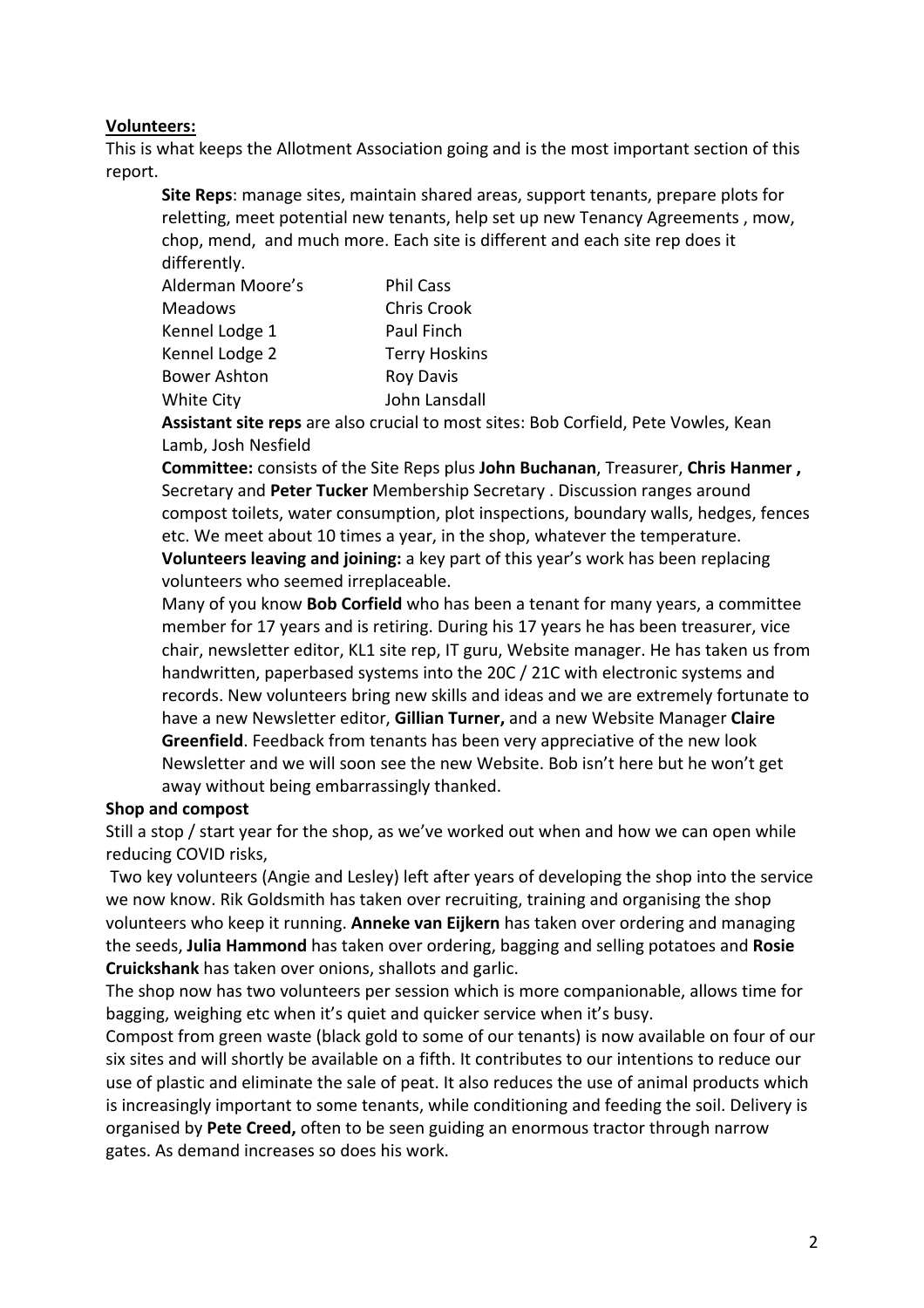## **Registration of new rules / constitution**

A quick update on the new Rules agreed by tenants at the last AGM: these have been registered with FCA and are on our website – we were told that we are a Co-operative Society, not a Community Benefit Society. This does not prevent us doing anything we hope to do.

## **Support for tenants / inspection / terminations**

Many tenants have let their site reps know of particular circumstances which make it temporarily difficult to manage their plots. Some have been helped by allotment neighbours or friends and some decide to give up their plots. Last year we resumed inspections. Most tenants respond very positively to a reminder that plots need to be used, cultivated and productive. We only officially terminated 3 tenancies. The committee is continually trying to strike a balance between the circumstances and wishes of tenants and the need to keep the plots well cultivated.

#### **Wider links**

#### **Wildlife surveys**

These are being carried out regularly by Martin Howard and Paul Finch (our birding duo). They are linked with BS3 Wildlife News

**Painting session** on Alderman Moores

#### **Wildlife photographers**

**Local Developments:** responses to planning applications and developments Harbourside; Sidings (alongside Festival Way); Community Infrastructure Levy application for funding.

**Allotment Forum** / allotment office. New staff are picking up a long list including the development of the new Allotment Strategy

#### **Hopes for coming year**

**Continued Environmental actions**: green compost, reduction of plastic, peat and bonfires, continual surveys of wildlife and wildlife friendly allotmenting

#### **Wider Community links**

**Awards for best plots:** including note of particular innovations and successes

## **6 Treasurer's Report**

a) Presentation of HwDAA accounts for the year ending 30 September 2021

John Buchanan explained the following from the audited Accounts

- Income statement: our main source of income is plot rents of £26,070 net of discounts (which are shown for the first time.) Rent discounts are offered to three groups – tenants who have rented plots for more than 25 years (being discontinued other than to existing recipients); tenants in receipt of means tested benefits; committee members.
- Costs: mainly for repairs and maintenance of boundary walls, hedges etc, shed repairs and replacements, tree maintenance.
- Depreciation: most of our capital assets no longer need to be depreciated annually – hence the £11,123 listed as an exceptional charge.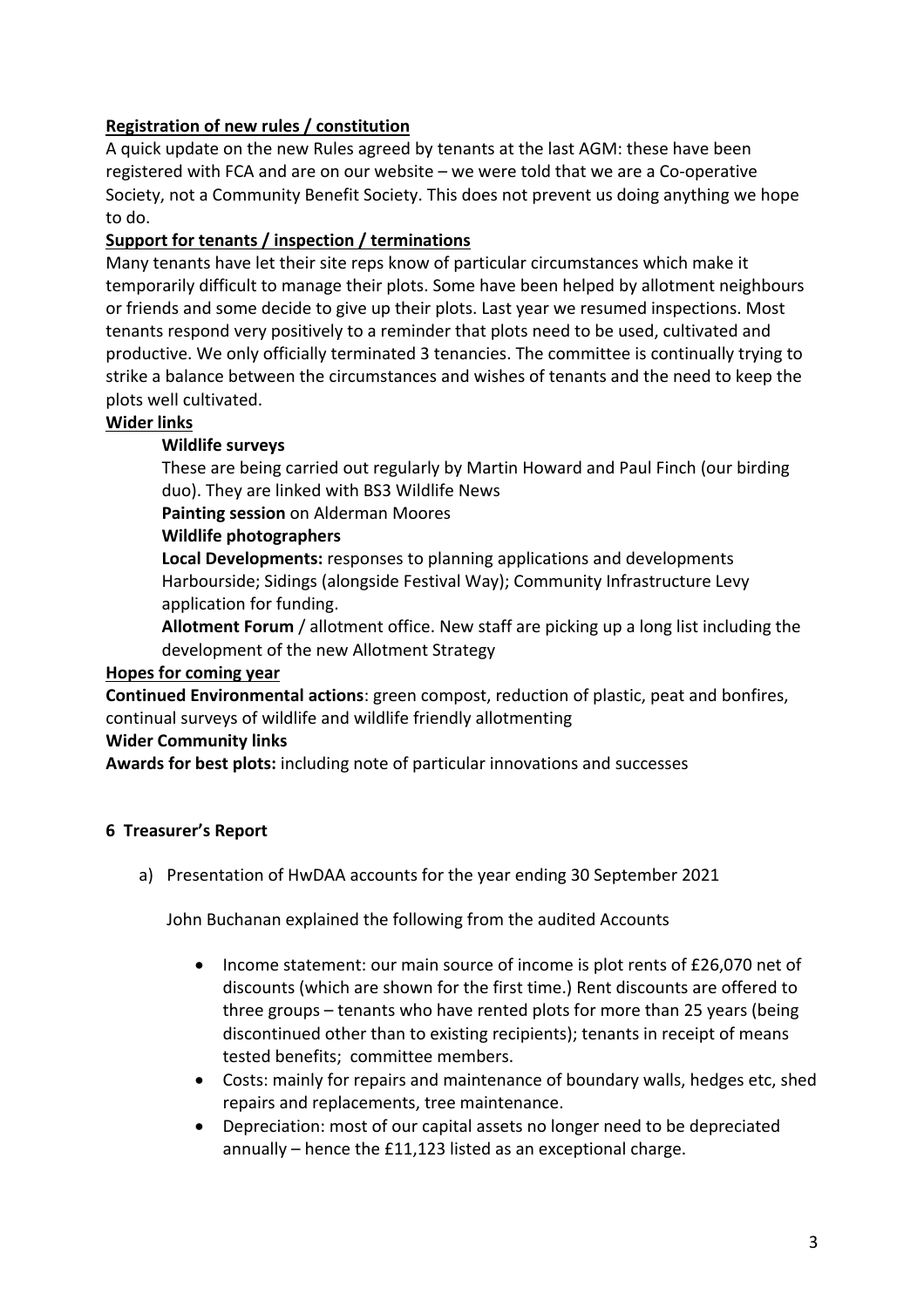- Shop profit: as with 2020, the effect of closures due to Covid lockdowns resulted in smaller profit of £ 2035.
- Total profit for the period: £5538
- Balance sheet: total assets £55,503 comprise shop stock and cash in the bank.
- In addition to repairs and maintenance any surplus income is used to continue support maintaining rents at existing level – as for the last three years.

Although a statutory audit is not required, our accounts are audited by Iggy Fung as an assurance for all tenants that our finances are satisfactory. Approved accounts are submitted to the FCA (Financial Conduct Authority).

On behalf of the Association John thanked Iggy Fung for again auditing the accounts.

- a) Approval of Accounts**: Resolution 1** To approve the accounts for the year ending 30 September 2021. *The resolution was approved with no votes against. There were no abstentions.*
- b) Audit requirements: **Resolution 2** To exempt the Association from the requirement to have a full audit for the year ended 30 September 2021 and 30 September 2022.*The resolution was approved with no votes against. There were no abstentions.*
- c) Appointment of auditor**: Resolution 3** To re-appoint Iggy Fund as auditor for the year ended 30 September 2022. *The resolution was approved with no votes against. There were no abstentions.*
- **d)** Notice of plot rents with effect from 1 October 2022**: Resolution 4** To approve rent level for the year commencing 1 October 2022 unchanged from the current year. *The resolution was approved with no votes against. There were no abstentions.*

**7 Election of new President:** David Thornley is retiring from his position as President of HwDAA. An appreciation of the work done by David was expressed by Jenny Hendy and by John Holland.

**Resolution 5** It was proposed that John Holland should be elected as the Association's new President. As an experienced allotmenter, an ex-Chair of HwDAA as well as having excellent contacts within similar organisations he is both suited, and keen to act as an ambassador and advocate for HwDAA. *The resolution was approved with no votes against. There were no abstentions.*

**8 Election of HwDAA officers and committee** (and start of rolling three year programme for re-elections): **Resolution 6: to approve the election of Committee members as follows:** 

| Chair                       | Jenny Hendy      |
|-----------------------------|------------------|
| Treasurer                   | John Buchanan    |
| Secretary                   | Chris Hanmer     |
| <b>Membership Secretary</b> | Peter Tucker     |
| Site Rep, Alderman Moore    | <b>Phil Cass</b> |
| Site Rep, Bower Ashton      | <b>Roy David</b> |
| Site Rep, KL1               | Paul Finch       |